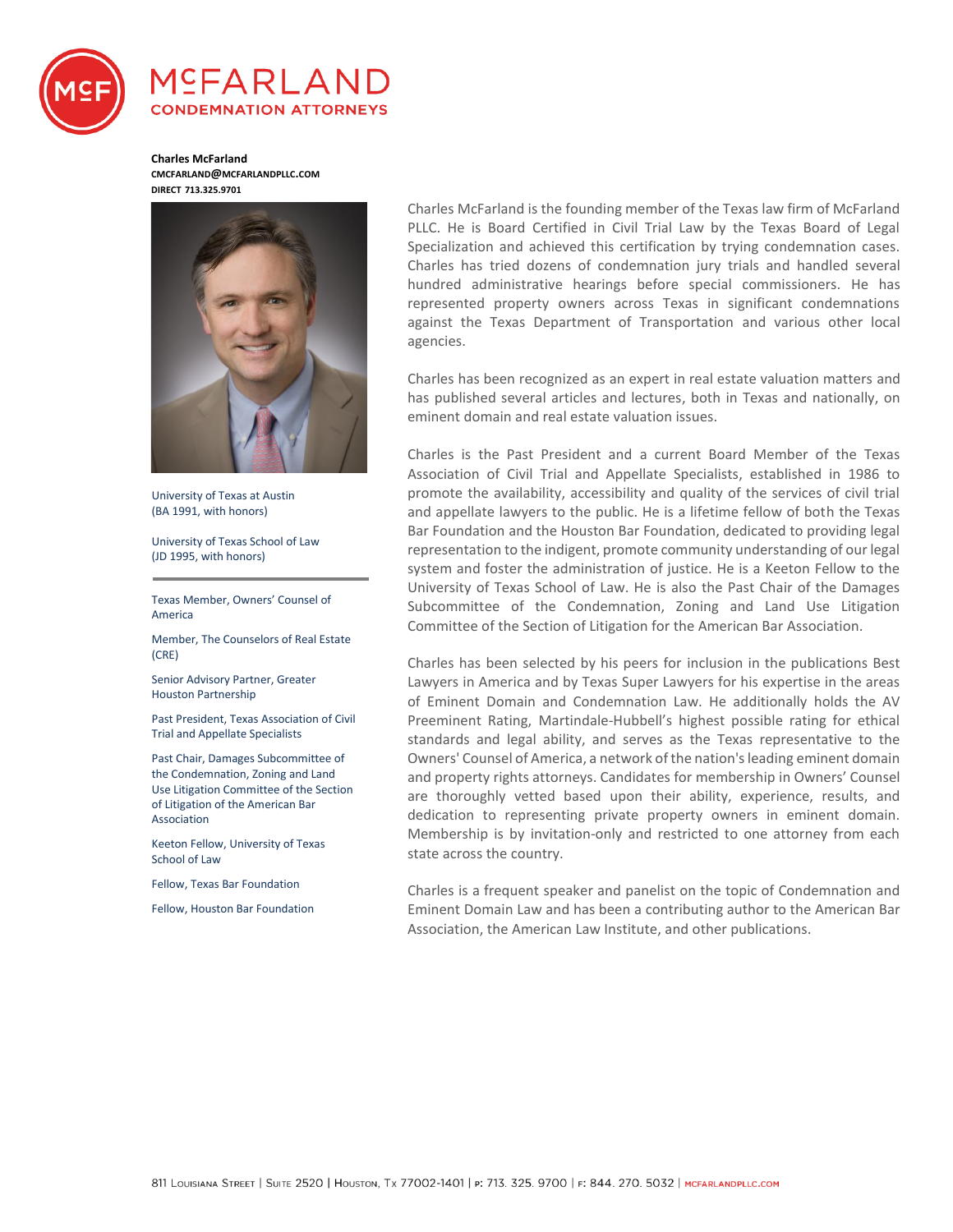## **REPRESENTATIVE EXPERIENCE**

### Retail Matters

Favorable jury verdict as lead counsel against the State of Texas in condemnation case involving the extension of the Grand Parkway (SH 99) through a regional retail shopping center in Harris County

Favorable award as lead counsel against the State of Texas in highway widening case on State Highway 146 involving property improved with a pharmacy

Favorable award as lead counsel against the State of Texas in highway widening case on IH 45 South (the Gulf Freeway) involving property improved with a fast food restaurant

Favorable award as lead counsel against the State of Texas in highway widening case on IH 45 South (the Gulf Freeway) involving property improved with a retail store

Favorable jury verdict as lead counsel against the State of Texas in condemnation case involving the extension of the Grand Parkway (SH 99) through the 500-acre retail town center component of a 1400-acre masterplanned community in Montgomery County

Favorable settlement as lead counsel against the State of Texas in highway widening case on US 290 (the Northwest Freeway) involving property improved with retail and industrial buildings

Favorable settlement as lead counsel against the State of Texas in highway widening case on IH 45 South (the Gulf Freeway) involving multiple retail pad sites

Favorable settlement as lead counsel against the State of Texas in highway widening case on IH 45 South (the Gulf Freeway) involving property improved with restaurant pad sites and a retail shopping center

Favorable award as lead counsel against the State of Texas in highway widening case on IH-610/US 290 Interchange involving property improved with retail shopping center

Favorable jury verdict as lead counsel against the State of Texas for big box retailer in highway widening case in College Station, Texas

Favorable award as lead counsel against the State of Texas involving retail bank and office building in Pearland, Texas

Favorable jury verdict as lead counsel in highway widening case against the State of Texas involving multi-use retail property in Dallas, Texas

Favorable settlements as lead counsel in highway widening cases on IH-10 West (the Katy Freeway) against the State of Texas involving properties improved with a big box retailer and with an automotive retail store and repair center

Favorable awards and settlements as lead counsel in highway widening cases against the State of Texas involving properties improved with gas station/convenience stores in Houston, Lufkin, and Dallas

Favorable jury verdicts as co-counsel in highway widening cases on IH-10 West (the Katy Freeway) against the State of Texas involving properties improved with front-line retail space in a power center and a big box retailer in Houston, Texas